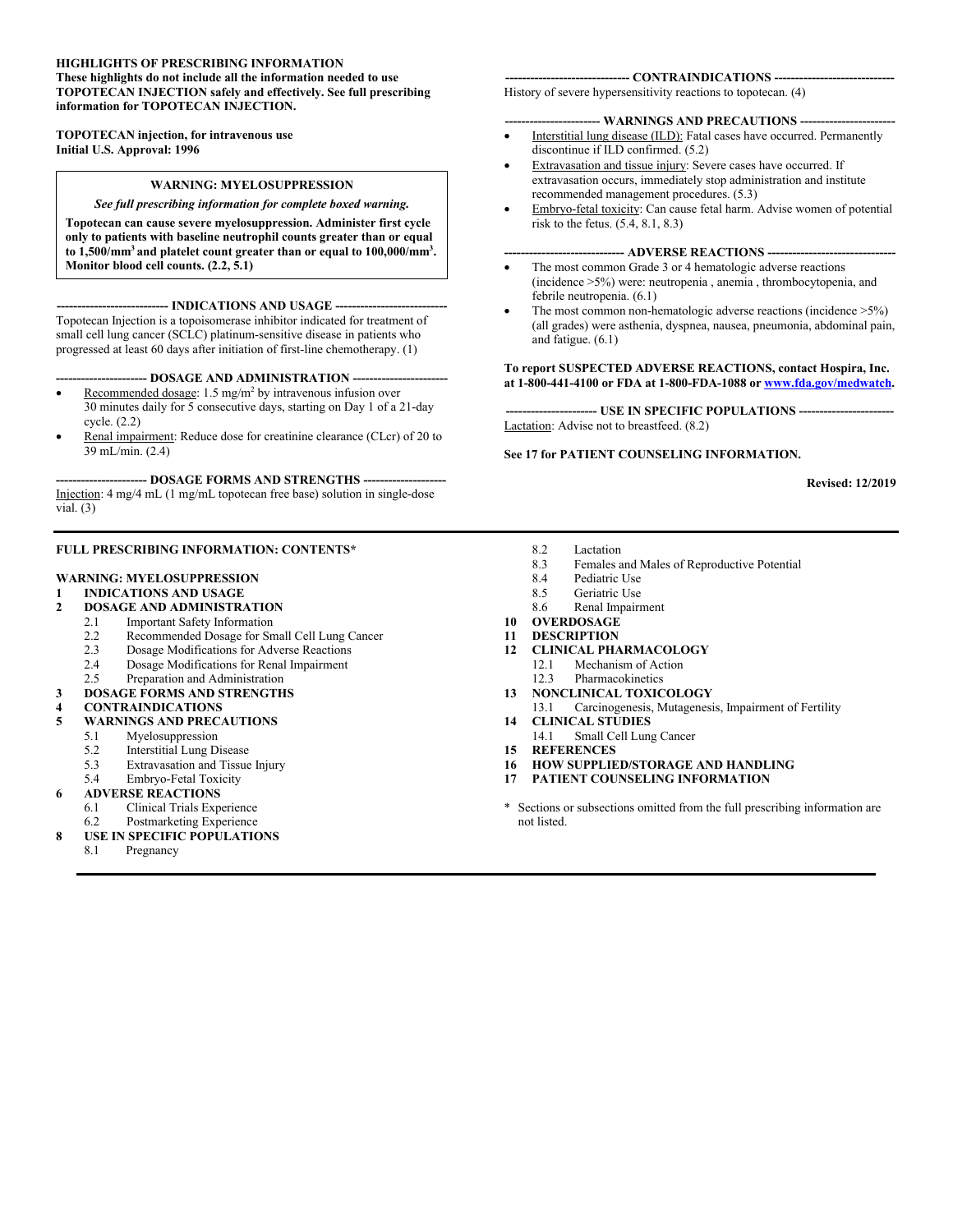# **FULL PRESCRIBING INFORMATION**

## **WARNING: MYELOSUPPRESSION**

**Topotecan can cause severe myelosuppression. Administer first cycle only to patients with baseline neutrophil counts of greater than or equal to 1,500/mm<sup>3</sup>and platelet counts greater than or equal to 100,000/mm<sup>3</sup> . Monitor blood cell counts** *[see Warnings and Precautions (5.1)]***.**

# **1 INDICATIONS AND USAGE**

Topotecan Injection is indicated for the treatment of patients with small cell lung cancer (SCLC) with platinum-sensitive disease who progressed at least 60 days after initiation of first-line chemotherapy.

## **2 DOSAGE AND ADMINISTRATION**

### **2.1 Important Safety Information**

Verify dosage using body surface area. Do not exceed a single dose of 4 mg intravenously.

### **2.2 Recommended Dosage for Small Cell Lung Cancer**

The recommended dosage of Topotecan Injection is  $1.5 \text{ mg/m}^2$  by intravenous infusion over 30 minutes daily for 5 consecutive days, starting on Day 1 of a 21-day cycle.

### **2.3 Dosage Modifications for Adverse Reactions**

#### Hematologic

Do not administer subsequent cycles of Topotecan Injection until neutrophils recover to greater than 1,000/mm<sup>3</sup>, platelets recover to greater than 100,000/mm<sup>3</sup>, and hemoglobin levels recover to greater than or equal to 9 g/dL (with transfusion if necessary).

Reduce the dose of Topotecan Injection to  $1.25 \text{ mg/m}^2/\text{day}$  for:

- neutrophil counts of less than  $500/\text{mm}^3$  or administer granulocyte-colony stimulating factor (G-CSF) starting no sooner than 24 hours following the last dose
- platelet counts less than  $25,000/\text{mm}^3$  during previous cycle

### **2.4 Dosage Modification for Renal Impairment**

Reduce the dose of Topotecan Injection to  $0.75 \text{ mg/m}^2$ /day for patients with creatinine clearance (CLcr) of 20 to 39 mL/min (calculated with the Cockcroft-Gault method using ideal body weight) *[see Clinical Pharmacology (12.3)]*.

### **2.5 Preparation and Administration**

Topotecan Injection is a cytotoxic drug. Follow applicable special handling and disposable procedures.<sup>1</sup>

Withdraw the appropriate volume from the vial and discard any unused portion.

Dilute Topotecan Injection in a minimum of 50 mL of 0.9% Sodium Chloride Injection, USP or 5% Dextrose Injection, USP prior to administration. Infuse diluted Topotecan Injection over 30 minutes.

Store diluted Topotecan Injection at 20°C and 25°C (68°F and 77°F) in ambient lighting conditions for no more than 24 hours. Discard unused portion after 24 hours.

Visually inspect for particulate matter and discoloration prior to administration, whenever solution and container permit. Discard if particulate matter or discoloration is observed.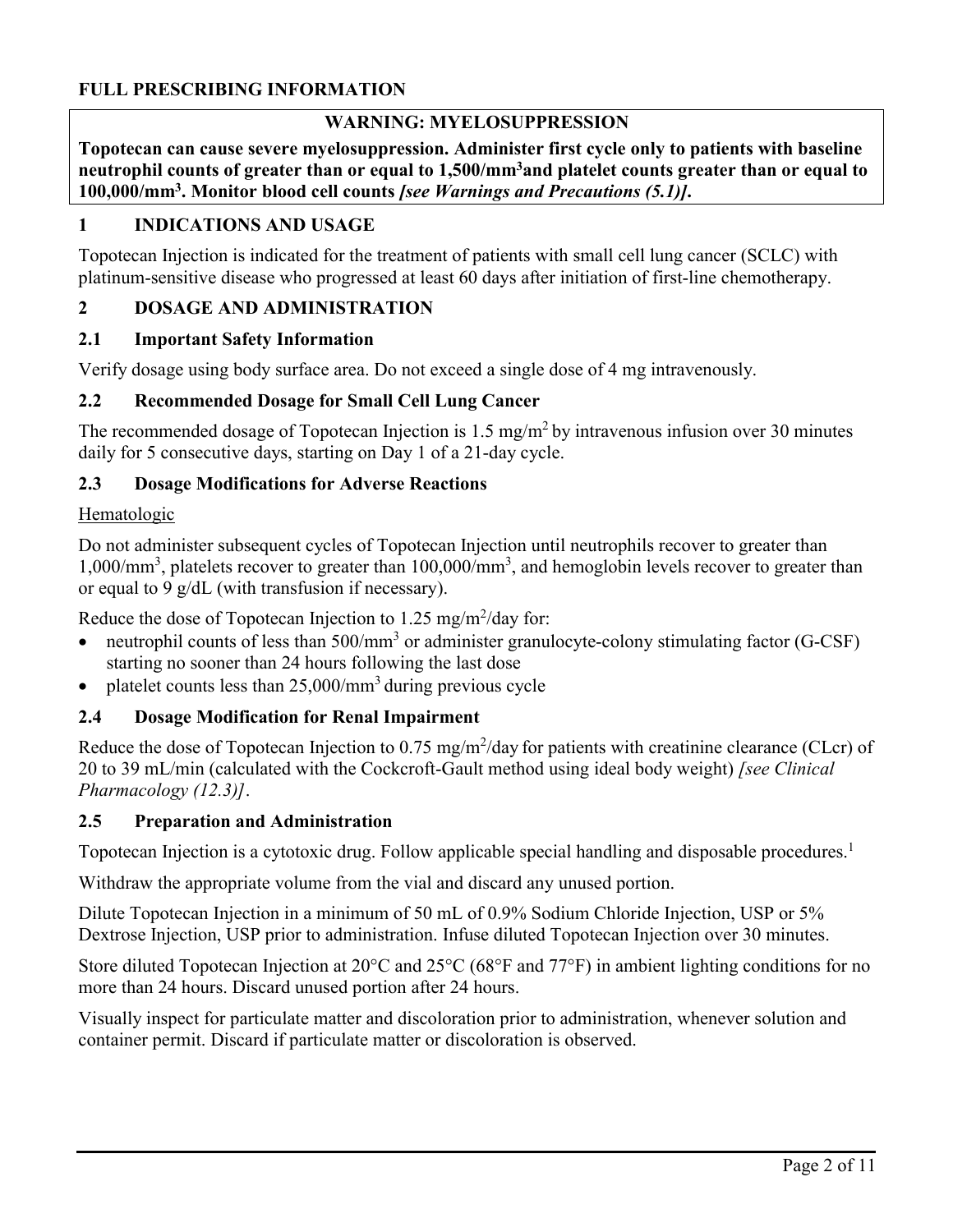# **3 DOSAGE FORMS AND STRENGTHS**

Injection: 4 mg/4 mL (1 mg/mL topotecan free base) clear, yellow to yellow-green solution in single-dose vial.

# **4 CONTRAINDICATIONS**

Topotecan Injection is contraindicated in patients who have a history of severe hypersensitivity reactions to topotecan. Reactions have included anaphylactoid reactions *[see Adverse Reactions (6.2)]*.

# **5 WARNINGS AND PRECAUTIONS**

# **5.1 Myelosuppression**

Topotecan can cause severe myelosuppression.

Grade 4 neutropenia occurred in 78% of 879 patients, with a median duration of 7 days and was most common during Cycle 1 (58% of patients). Grade 4 neutropenia associated with infection occurred in 13% and febrile neutropenia occurred in 5%. Sepsis occurred in 4% and was fatal in 1%. Grade 4 thrombocytopenia occurred in 27%, with a median duration of 5 days. Grade 3 or 4 anemia occurred in 37% of patients.

Topotecan can cause fatal typhlitis (neutropenic enterocolitis). Consider the possibility of typhlitis in patients presenting with fever, neutropenia, and abdominal pain.

Administer the first cycle of Topotecan Injection only to patients with a baseline neutrophil count of greater than or equal to  $1,500/\text{mm}^3$  and a platelet count greater than or equal to  $100,000/\text{mm}^3$ . Monitor blood counts frequently during treatment. Withhold and reduce dose of Topotecan Injection based on neutrophil counts, platelet counts and hemoglobin levels *[see Dosage and Administration (2.3)]*.

# **5.2 Interstitial Lung Disease**

Interstitial lung disease (ILD), including fatalities, has occurred with topotecan *[see Adverse Reactions (6.2)]*. Underlying risk factors include history of ILD, pulmonary fibrosis, lung cancer, thoracic radiation, and use of pneumotoxic drugs and/or colony stimulating factors. Monitor patients for pulmonary symptoms indicative of ILD (e.g., cough, fever, dyspnea, and/or hypoxia), and discontinue Topotecan Injection if a new diagnosis of ILD is confirmed.

# **5.3 Extravasation and Tissue Injury**

Extravasation with topotecan has been observed; severe cases have been reported. If signs or symptoms of extravasation occur, immediately stop administration of Topotecan Injection and institute recommended management procedures *[see Adverse Reactions (6.2)]*.

# **5.4 Embryo-Fetal Toxicity**

Based on animal data, topotecan can cause fetal harm when administered to a pregnant woman. Topotecan caused embryolethality, fetotoxicity, and teratogenicity in rats and rabbits when administered during organogenesis. Advise women of the potential risk to a fetus. Advise females of reproductive potential to use effective contraception during treatment and for 6 months after the last dose of Topotecan Injection. Advise males with a female partner of reproductive potential to use effective contraception during treatment with Topotecan Injection and for 3 months after the last dose *[see Use in Specific Populations (8.1, 8.3), Nonclinical Toxicology (13.1)]*.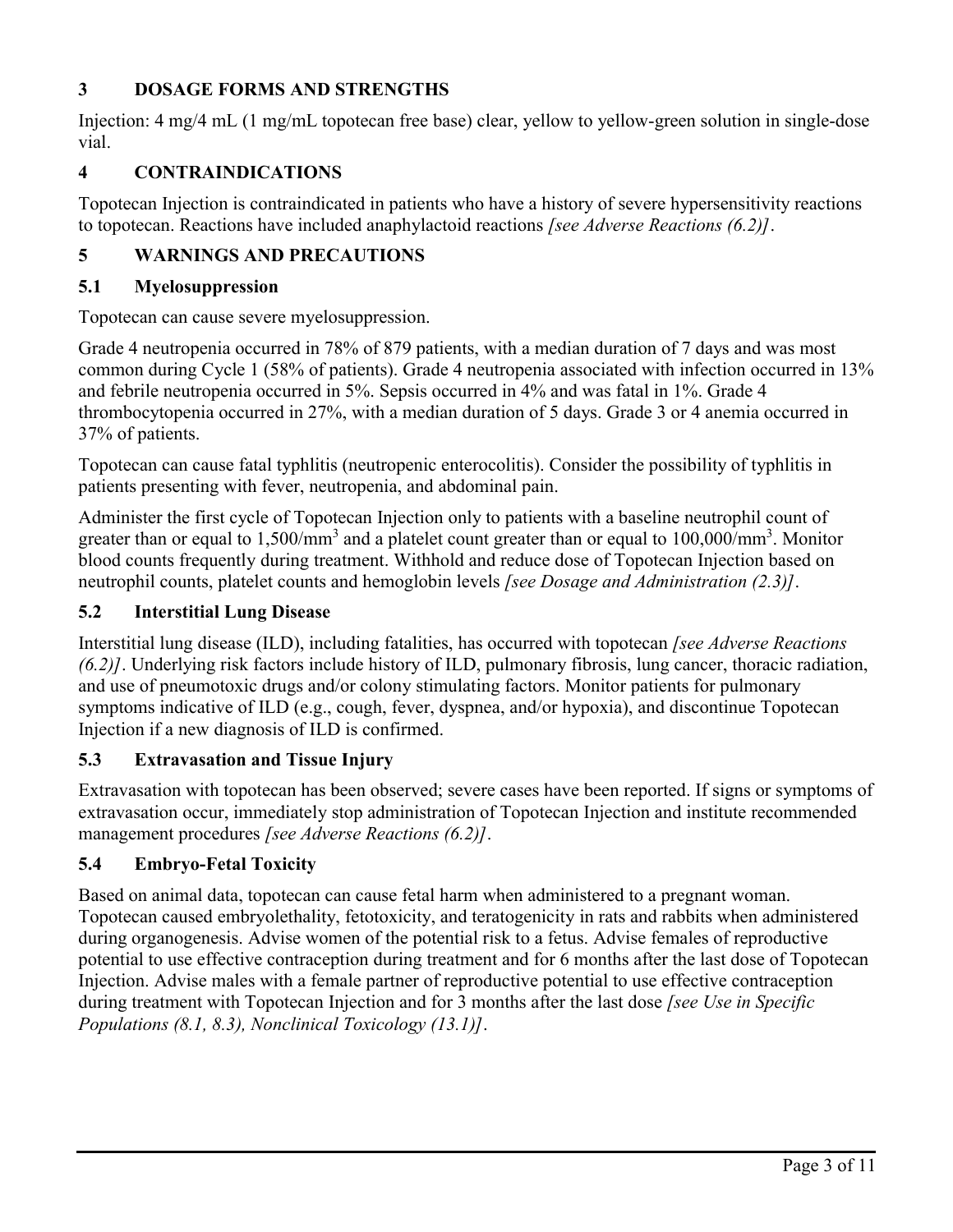# **6 ADVERSE REACTIONS**

The following serious adverse reactions are described elsewhere in the labeling:

- Myelosuppression *[see Warnings and Precautions (5.1)]*
- Interstitial Lung Disease *[see Warnings and Precautions (5.2)]*
- Extravasation and Tissue Injury *[see Warnings and Precautions (5.3)]*

# **6.1 Clinical Trials Experience**

Because clinical trials are conducted under widely varying conditions, adverse reaction rates observed in the clinical trials of a drug cannot be directly compared with rates in the clinical trials of another drug and may not reflect the rates observed in practice.

The data in Warnings and Precautions reflect exposure to topotecan from 8 trials in which 879 patients with small cell lung cancer (SCLC) and other solid tumors received topotecan  $1.5 \text{ mg/m}^2$  by intravenous infusion daily for 5 consecutive days, starting on Day 1 of a 21-day cycle.

### Small Cell Lung Cancer (SCLC)

The safety of topotecan was evaluated in randomized, comparative trial in patients with recurrent or progressive SCLC (Study 090) *[see Clinical Studies (14.1)].* Table 1 shows the Grade 3 or 4 hematologic and non-hematologic adverse reactions in patients with SCLC.

|                                                   | Topotecan     | CAV <sup>c</sup> |  |
|---------------------------------------------------|---------------|------------------|--|
|                                                   | $(n = 107)$   | $(n = 104)$      |  |
| <b>Adverse Reactions</b>                          | Grade 3-4 (%) | Grade 3-4 (%)    |  |
| Hematologic                                       |               |                  |  |
| Grade 4 neutropenia ( $\leq 500/\text{mm}^3$ )    | 70            | 72               |  |
| Grade 3 or 4 anemia (Hgb $\leq 8$ g/dL)           | 42            | 20               |  |
| Grade 4 thrombocytopenia $(< 25,000/\text{mm}^3)$ | 29            | 5                |  |
| Febrile neutropenia                               | 28            | 26               |  |
| Non-Hematologic                                   |               |                  |  |
| Respiratory, thoracic, and mediastinal            |               |                  |  |
| Dyspnea                                           | 9             | 14               |  |
| Pneumonia                                         | 8             | 6                |  |
| General and administrative site conditions        |               |                  |  |
| Asthenia                                          | 9             |                  |  |
| Fatigue                                           | n             | 10               |  |
| Painb                                             |               |                  |  |
| <b>Gastrointestinal</b>                           |               |                  |  |
| Nausea                                            | 8             | 6                |  |
| Abdominal pain                                    | h             | 4                |  |
| <b>Infections</b>                                 |               |                  |  |
| Sepsis <sup>a</sup>                               | 5             | 5                |  |

## **Table 1.**

# **Adverse Reactions Occurring in ≥5% of Patients with Small Cell Lung Cancer in Study 090**

<sup>a.</sup> Death related to sepsis occurred in 3% of patients receiving topotecan and 1% of patients receiving CAV.

Pain includes body pain, skeletal pain, and back pain.

 $CAV = cyclophosphamide, doxorubicin and vincristine.$ 

### Hepatobiliary Disorders

Based on 879 patients with small cell lung cancer or another solid tumor who were treated with topotecan, Grade 3 or 4 elevated aspartate (AST) or alanine transaminase (ALT) occurred in 4% and Grade 3 or 4 elevated bilirubin occurred in less than 2% of patients.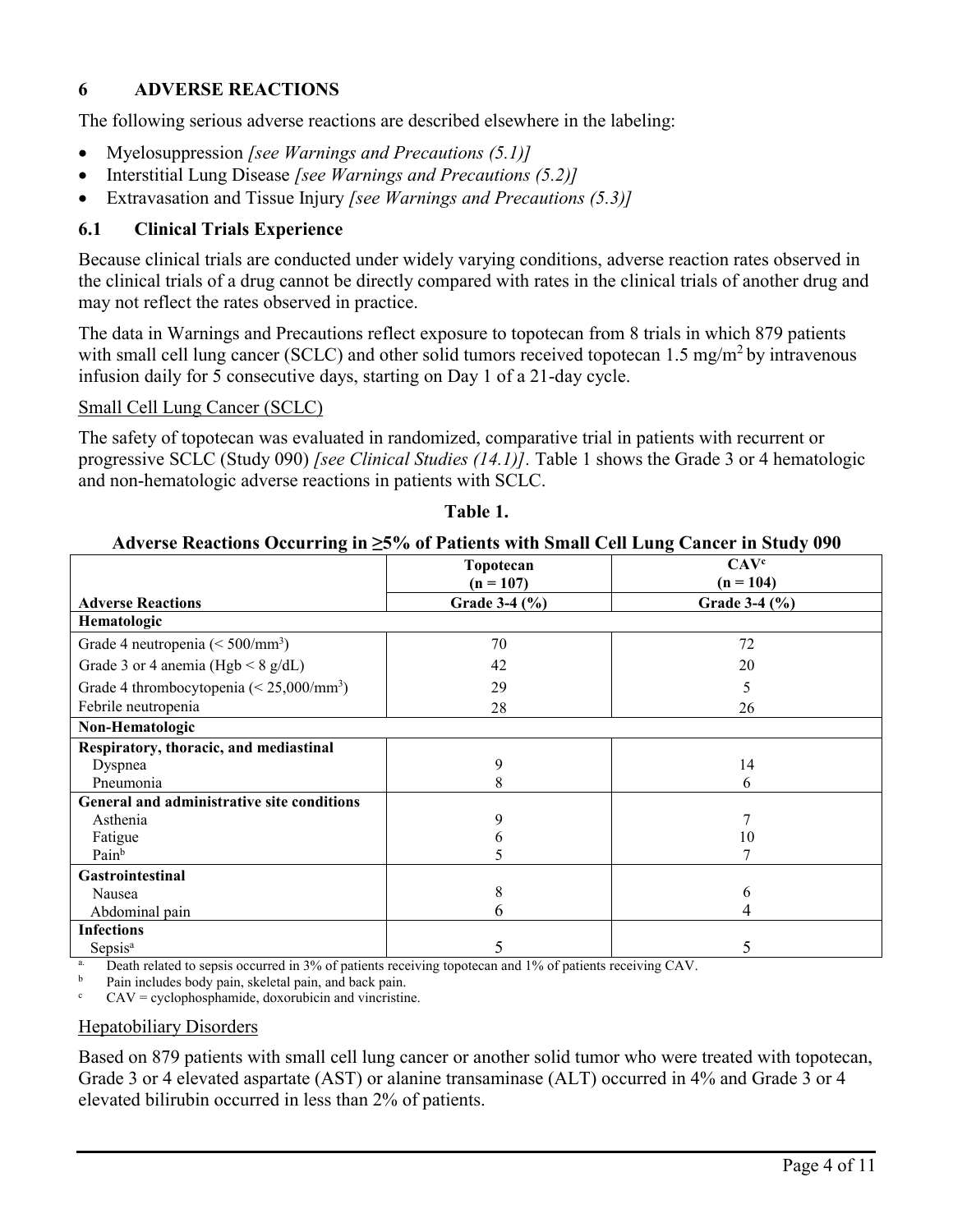# **6.2 Postmarketing Experience**

The following reactions have been identified during postapproval use of topotecan. Because these reactions are reported voluntarily from a population of unknown size, it is not always possible to reliably estimate their frequency or establish a causal relationship to drug exposure.

Blood and Lymphatic System

Severe bleeding (in association with thrombocytopenia)

Hypersensitivity

Allergic manifestations, anaphylactoid reactions, angioedema

**Gastrointestinal** 

Abdominal pain potentially associated with neutropenic enterocolitis, gastrointestinal perforation

Pulmonary

Interstitial lung disease

Skin and Subcutaneous Tissue

Severe dermatitis, severe pruritus

General and Administration Site Conditions

Extravasation, mucosal inflammation

# **8 USE IN SPECIFIC POPULATIONS**

# **8.1 Pregnancy**

## Risk Summary

Based on animal data and its mechanism of action, Topotecan Injection can cause fetal harm when administered to a pregnant woman. There are no available clinical data on the use of topotecan in pregnancy. Topotecan caused embryolethality, fetotoxicity, and teratogenicity in rats and rabbits when administered during organogenesis at doses similar to the clinical dose *(see Data).* Advise pregnant women of the potential risk to a fetus.

In the U.S. general population, the background risk of major birth defects is 2% to 4% and of miscarriage is 15% to 20% of clinically recognized pregnancies.

Data

# *Animal Data*

In rabbits, an intravenous dose of 0.10 mg/kg/day [(about equal to the 1.5 mg/m<sup>2</sup> clinical dose based on body surface area (BSA)] given on Days 6 through 20 of gestation caused maternal toxicity, embryolethality, and reduced fetal body weight. In the rat, an intravenous dose of 0.23 mg/kg/day (about equal to the 1.5 mg/m<sup>2</sup> clinical dose based on BSA) given for 14 days before mating through gestation Day 6 caused fetal resorption, microphthalmia, pre-implant loss, and mild maternal toxicity. Administration of an intravenous dose of 0.10 mg/kg/day (about half the 1.5 mg/m<sup>2</sup> clinical dose based on BSA) given to rats on Days 6 through 17 of gestation caused an increase in post-implantation mortality. This dose also caused an increase in total fetal malformations. The most frequent malformations were of the eye (microphthalmia, anophthalmia, rosette formation of the retina, coloboma of the retina, ectopic orbit), brain (dilated lateral and third ventricles), skull, and vertebrae.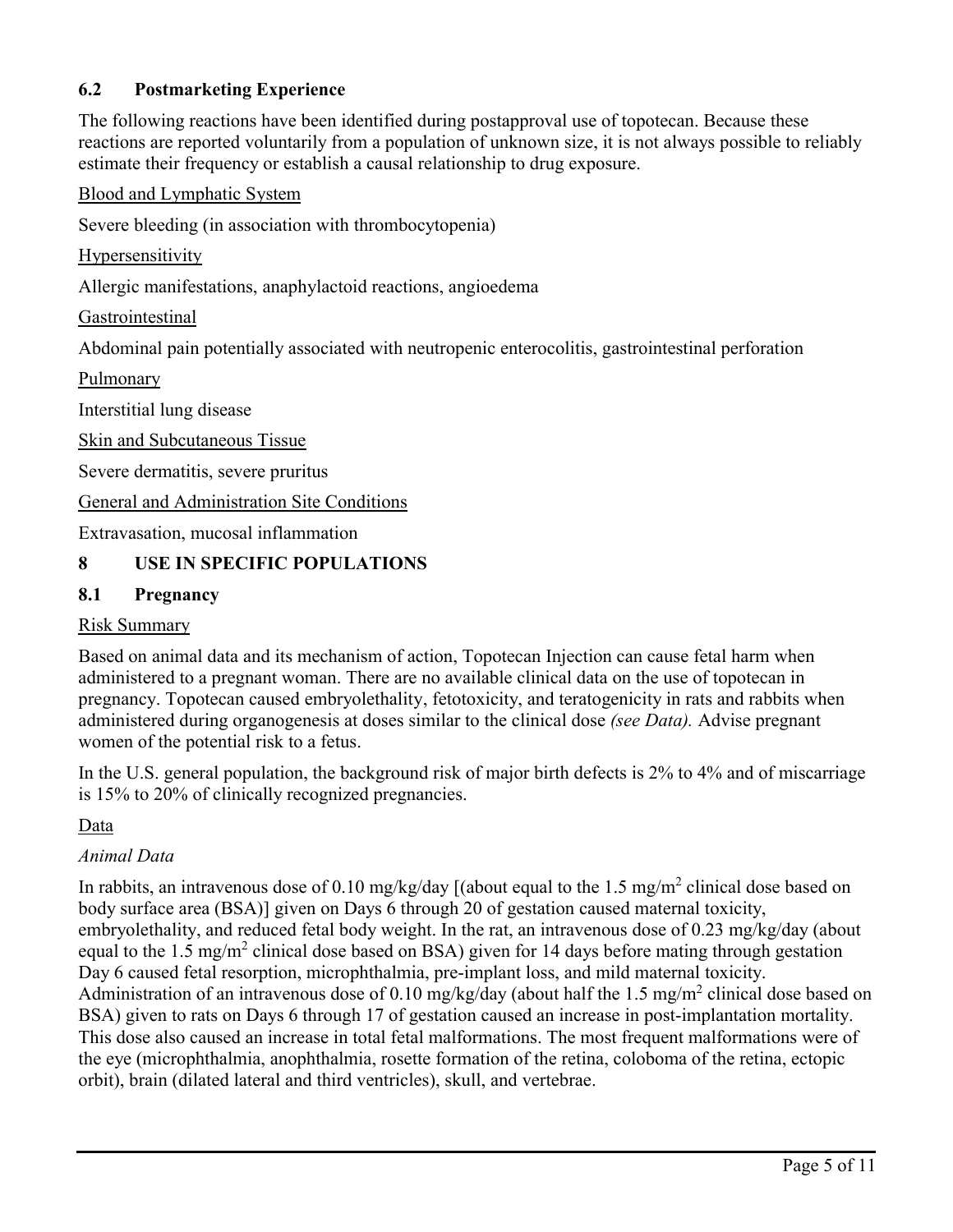# **8.2 Lactation**

# Risk Summary

There are no data on the presence of topotecan or its metabolites in human milk or their effects on the breastfed infant or on milk production. Lactating rats excrete high concentrations of topotecan in milk *(see Data).* Because of the potential for serious adverse reactions in breastfed infants, advise women not to breastfeed during treatment with Topotecan Injection and for 1 week after the last dose.

## Data

Following intravenous administration of topotecan to lactating rats at a dose of 4.72 mg/m<sup>2</sup> (about twice the 1.5 mg/m<sup>2</sup> clinical dose based on BSA), topotecan was excreted into milk at concentrations up to 48-fold higher than those in plasma.

## **8.3 Females and Males of Reproductive Potential**

### Pregnancy Testing

Verify pregnancy status of females of reproductive potential prior to initiating Topotecan Injection *[see Use in Specific Populations (8.1)]*.

### **Contraception**

Topotecan can cause fetal harm when administered to a pregnant woman *[see Use in Specific Populations (8.1)]*.

### *Females*

Advise female patients of reproductive potential to use effective contraception during treatment with Topotecan Injection and for 6 months after the last dose.

### *Males*

Topotecan may damage spermatozoa, resulting in possible genetic and fetal abnormalities. Advise males with a female partner of reproductive potential to use effective contraception during treatment with Topotecan Injection and for 3 months after the last dose *[see Nonclinical Toxicology (13.1)]*.

### Infertility

*Females*

Topotecan may have both acute and long-term effects on fertility *[see Nonclinical Toxicology (13.1)]*.

*Males*

Effects on spermatogenesis occurred in animals administered topotecan *[see Nonclinical Toxicology (13.1)]*.

# **8.4 Pediatric Use**

Safety and effectiveness in pediatric patients have not been established.

# **8.5 Geriatric Use**

Of the 879 patients with SCLC or another solid tumor who received topotecan in clinical trials, 32% were aged 65 years and older, while 3.8% were aged 75 years and older. No overall differences in effectiveness or safety were observed between these patients and younger patients and other reported clinical experience has not identified differences in responses between the elderly and younger patients.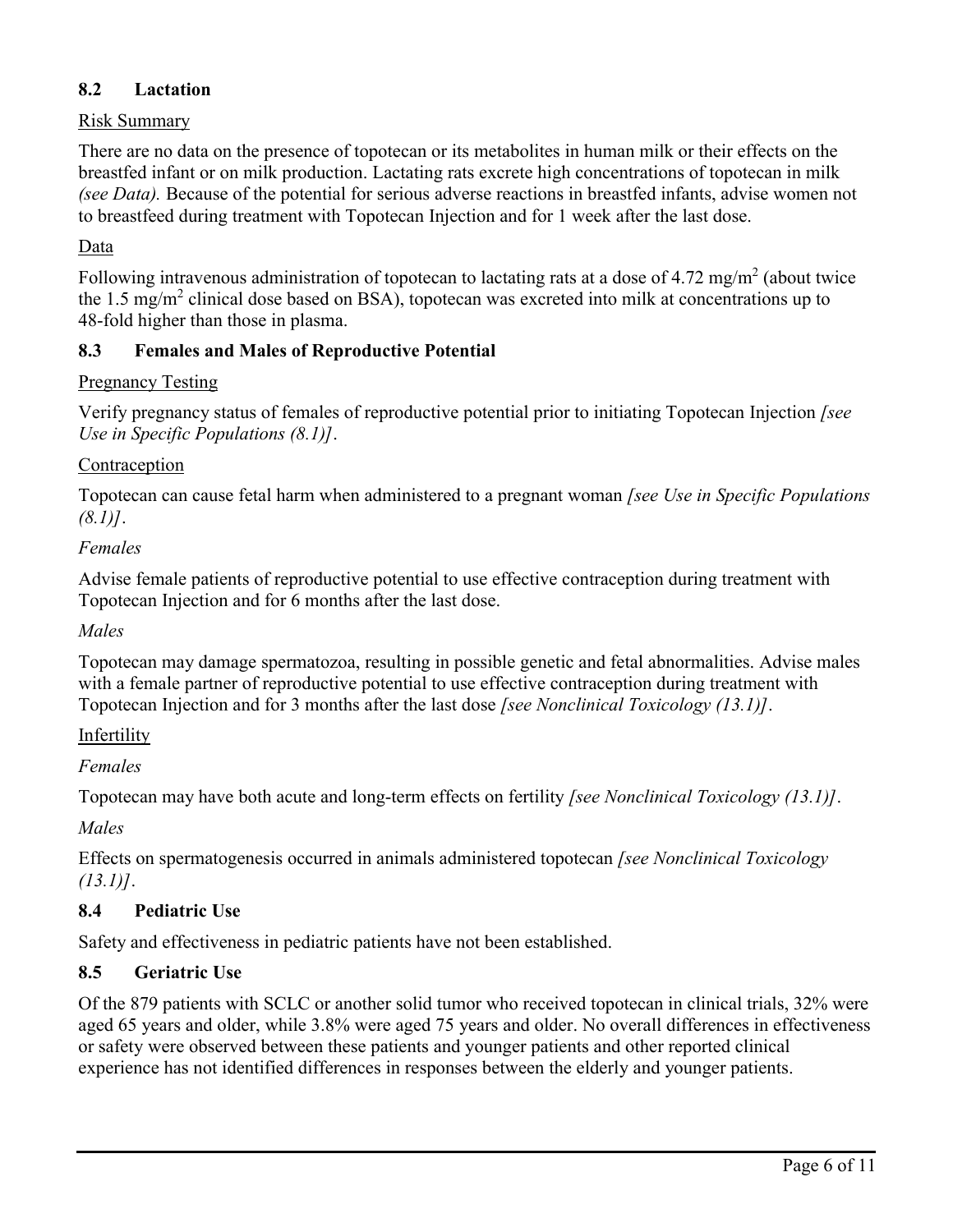# **8.6 Renal Impairment**

Reduce the dose of Topotecan Injection for patients with a CLcr of 20 to 39 mL/min *[see Dosage and Administration (2.4), Clinical Pharmacology (12.3)]*. No dosage adjustment is recommended for patients with CLcr greater than or equal to 40 mL/min. Insufficient data are available in patients with CLcr less than 20 mL/min to provide a dosage recommendation for Topotecan Injection.

# **10 OVERDOSAGE**

Overdoses (up to 10-fold of the recommended dose) have occurred in patients receiving intravenous topotecan. The primary complication of overdosage is myelosuppression. Elevated hepatic enzymes, mucositis, gastrointestinal toxicity and skin toxicity have occurred with overdosages. If an overdose is suspected, monitor the patient closely for myelosuppression and institute supportive-care measures as appropriate.

# **11 DESCRIPTION**

Topotecan is a semi-synthetic derivative of camptothecin and a topoisomerase inhibitor. The chemical name for topotecan hydrochloride is (S)-10-[(dimethylamino)methyl]-4-ethyl-4,9-dihydroxy-1*H*pyrano[3',4':6,7]indolizino[1,2-*b*]quinoline-3,14-(4*H*,12*H*)-dione 1.25 hydrochloride. It has the molecular formula  $C_{23}H_{23}N_3O_5 \cdot xHCl$  (x=1.25) and a molecular weight of 467.02. It is soluble in water and melts with decomposition at 213°C to 218°C.

Topotecan hydrochloride has the following structural formula:



Topotecan Injection for intravenous use is supplied as a sterile, non-pyrogenic, clear, yellow to yellow-green solution in single-dose vial at a topotecan free base concentration of 4 mg/4 mL (1 mg/mL).

Each mL contains 1 mg topotecan free base (equivalent to 1.11 mg of topotecan hydrochloride), 5 mg tartaric acid, NF and water for injection, USP. It may also contain hydrochloric acid and/or sodium hydroxide to adjust the pH. The solution pH ranges from 2.6 to 3.2.

# **12 CLINICAL PHARMACOLOGY**

# **12.1 Mechanism of Action**

Topoisomerase I relieves torsional strain in DNA by inducing reversible single-strand breaks. Topotecan binds to the topoisomerase I-DNA complex and prevents re-ligation of these single-strand breaks. The cytotoxicity of topotecan is thought to be due to double-strand DNA damage produced during DNA synthesis, when replication enzymes interact with the ternary complex formed by topotecan, topoisomerase I, and DNA. Mammalian cells cannot efficiently repair these double-strand breaks.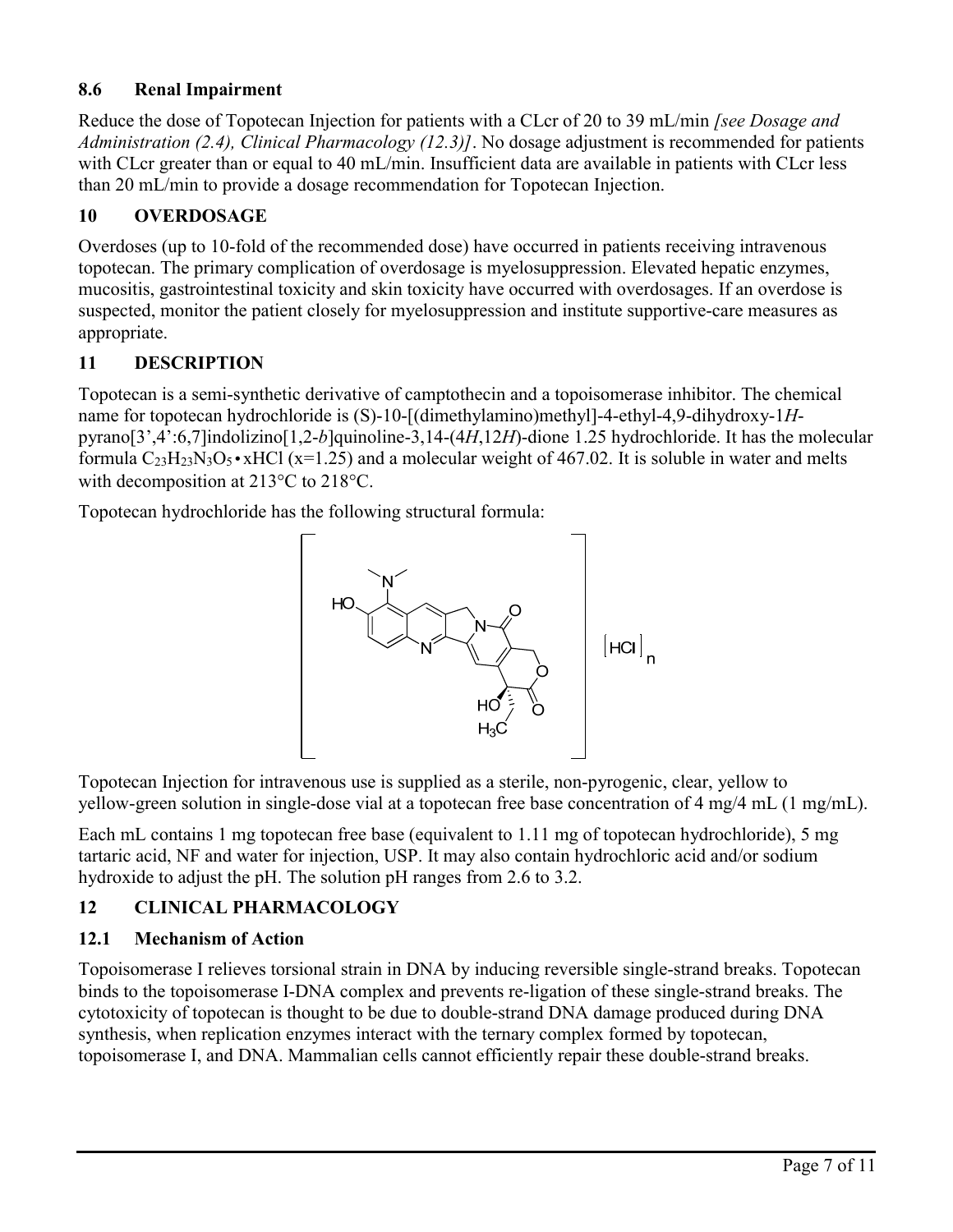# **12.3 Pharmacokinetics**

Following administration of topotecan at doses of 0.5 to 1.5 mg/m<sup>2</sup> (0.3 to 1 times the recommended dose) administered as a 30-minute infusion, area under the curve (AUC) increases approximately proportional with dose.

## Distribution

Protein binding of topotecan is approximately 35%.

## Elimination

The terminal half-life of topotecan is 2 to 3 hours following intravenous administration.

## *Metabolism*

Topotecan undergoes a reversible pH-dependent hydrolysis of its pharmacologically active lactone moiety. At  $pH \leq 4$ , the lactone is exclusively present, whereas the ring-opened hydroxy-acid form predominates at physiologic pH. Topotecan is metabolized to an N-demethylated metabolite in vitro. The mean metabolite: parent AUC ratio was about 3% for total topotecan and topotecan lactone following intravenous administration.

## *Excretion*

The overall recovery of total topotecan and its N-desmethyl metabolite in urine and feces over 9 days averaged 73%  $\pm$  2% following an intravenous dose. Mean values of 51%  $\pm$  3% as total topotecan and 3%  $\pm$  1% as N-desmethyl topotecan were excreted in the urine. Fecal elimination of total topotecan accounted for  $18\% \pm 4\%$  while fecal elimination of N-desmethyl topotecan was  $1.7\% \pm 0.6\%$ . An O-glucuronidation metabolite of topotecan and N-desmethyl topotecan has been identified in the urine.

## Specific Populations

No clinically significant differences in the pharmacokinetics of topotecan were observed based on age, sex, or hepatic impairment following intravenous administration.

### *Patients with Renal Impairment*

Compared to patients with CLcr > 60 mL/min (calculated by the Cockcroft-Gault method using ideal body weight), plasma clearance of topotecan lactone decreased by 33% in patients with CLcr 40 to 60 mL/min and decreased by 65% in patients with CLcr 20 to 39 mL/min. The effect on topotecan pharmacokinetics in patients with CLcr < 20 mL/min is unknown *[see Dosage and Administration (2.4)]*.

### Drug Interaction Studies

# *Clinical Studies*

No clinically significant changes in topotecan pharmacokinetics were observed when coadministered cisplatin.

No clinically significant changes in the pharmacokinetics of free platinum were observed in patients coadministered cisplatin with topotecan.

### *In Vitro Studies*

Topotecan does not inhibit CYP1A2, CYP2A6, CYP2C8/9, CYP2C19, CYP2D6, CYP2E, CYP3A, or CYP4A or dihydropyrimidine dehydrogenase.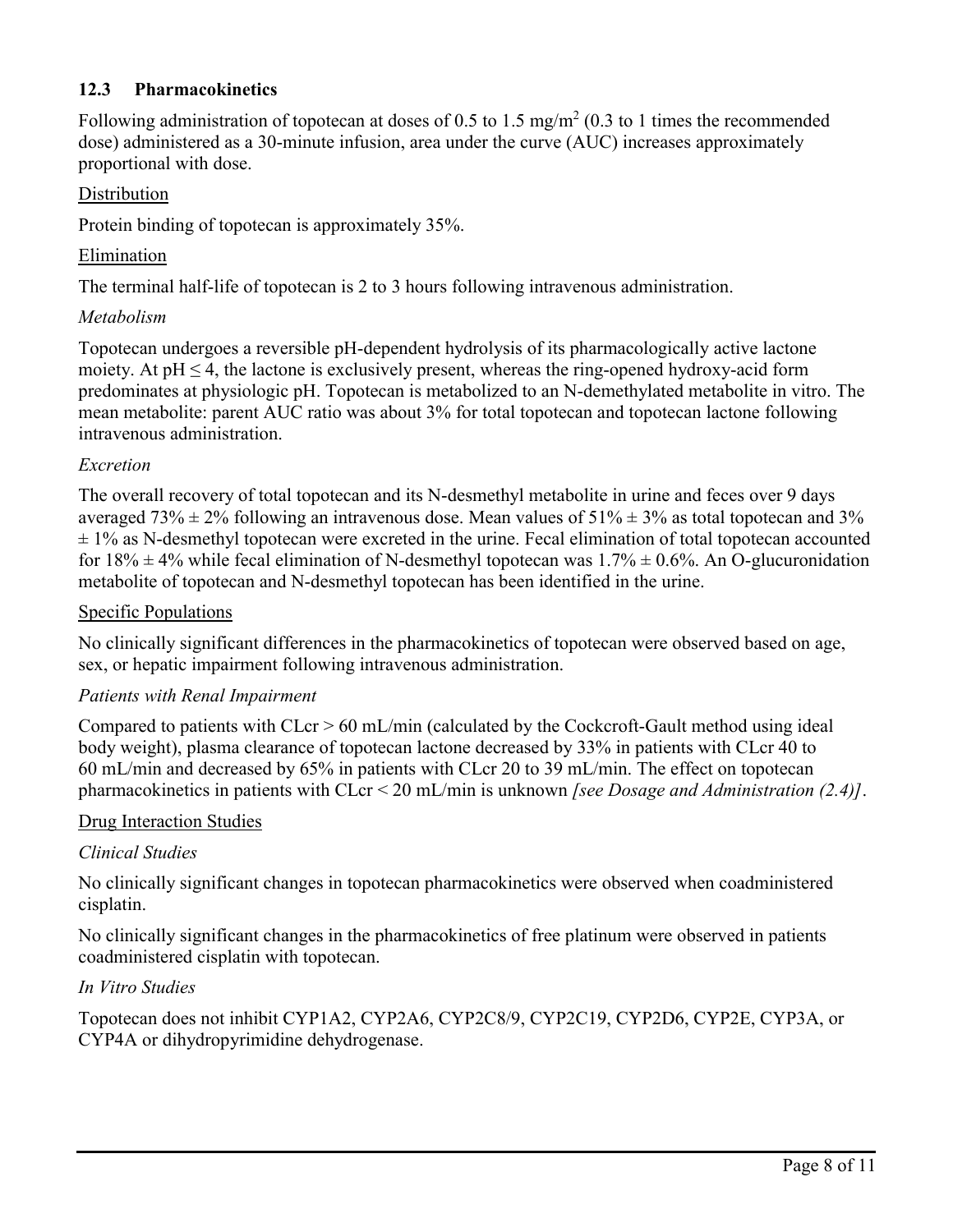# **13 NONCLINICAL TOXICOLOGY**

# **13.1 Carcinogenesis, Mutagenesis, Impairment of Fertility**

Carcinogenicity testing of topotecan has not been performed. Topotecan is known to be genotoxic to mammalian cells and is a probable carcinogen. Topotecan was mutagenic to L5178Y mouse lymphoma cells and clastogenic to cultured human lymphocytes with and without metabolic activation. It was also clastogenic to mouse bone marrow. Topotecan did not cause mutations in bacterial cells.

Topotecan given to female rats prior to mating at an intravenous dose of 1.4 mg/m<sup>2</sup> (about equal to the 1.5 mg/m<sup>2</sup> clinical dose based on BSA) caused superovulation possibly related to inhibition of follicular atresia. This dose given to pregnant female rats also caused increased pre-implantation loss. A one month study in dogs given a daily intravenous topotecan dose of 0.4 mg/m<sup>2</sup> (about 0.25 times the 1.5 mg/m<sup>2</sup> clinical dose based on BSA) suggests that treatment may cause an increase in the incidence of multinucleated spermatogonial giant cells in the testes.

## **14 CLINICAL STUDIES**

## **14.1 Small Cell Lung Cancer**

The efficacy of topotecan was studied in 426 patients with recurrent or progressive SCLC in a randomized, comparative trial and in 3 single-arm trials.

### Randomized Comparative Trial

In a randomized, comparative trial, 211 patients were randomized 1:1 to received topotecan  $(1.5 \text{ mg/m}^2)$  once daily intravenously for 5 days starting on Day 1 of a 21-day cycle) or CAV (cyclophosphamide 1,000 mg/m<sup>2</sup>, doxorubicin 45 mg/m<sup>2</sup>, vincristine 2 mg administered sequentially on Day 1 of a 21-day cycle). All patients were considered sensitive to first-line chemotherapy (responders who then subsequently progressed greater than or equal to 60 days after completion of first-line therapy). A total of 77% of patients treated with topotecan and 79% of patients treated with CAV received platinum/etoposide with or without other agents as first-line chemotherapy. The efficacy outcome measures were overall response rate, response duration, time to progression and overall survival (OS).

The results of the trial did not show statistically significant improvements in response rates, response duration, time to progression, and OS as shown in Table 2.

**Table 2. Efficacy Results in Patients with Small Cell Lung Cancer Sensitive to First-Line Chemotherapy in** 

| Study 090                                     |                             |                             |  |  |  |
|-----------------------------------------------|-----------------------------|-----------------------------|--|--|--|
|                                               | Topotecan                   | $CAV^b$                     |  |  |  |
| <b>Parameter</b>                              | $(n = 107)$                 | $(n = 104)$                 |  |  |  |
| Overall response rate (95% CI)                | 24% (16% to 32%)            | 18% (11% to 26%)            |  |  |  |
| Complete response rate                        | $0\%$                       | $1\%$                       |  |  |  |
| Partial response rate                         | 24%                         | 17%                         |  |  |  |
| <b>Response duration<sup>a</sup></b> (months) |                             |                             |  |  |  |
| Median (95% CI)                               | 3.3 $(3.0 \text{ to } 4.1)$ | $3.5(3.0 \text{ to } 5.3)$  |  |  |  |
| Time to progression (months)                  |                             |                             |  |  |  |
| Median (95% CI)                               | 3.1 $(2.6 \text{ to } 4.1)$ | $2.8(2.5 \text{ to } 3.2)$  |  |  |  |
| Hazard ratio (95% CI)                         | $0.92$ (0.69 to 1.22)       |                             |  |  |  |
| <b>Overall survival (months)</b>              |                             |                             |  |  |  |
| Median (95% CI)                               | 5.8 $(4.7 \text{ to } 6.8)$ | 5.7 $(5.0 \text{ to } 7.0)$ |  |  |  |
| Hazard ratio (95% CI)                         | $1.04$ (0.78 to 1.39)       |                             |  |  |  |

Abbreviations:  $CI =$  confidence interval.

The calculation for duration of response was based on the interval between first response and time to progression.

 $CAV =$  cyclophosphamide, doxorubicin and vincristine.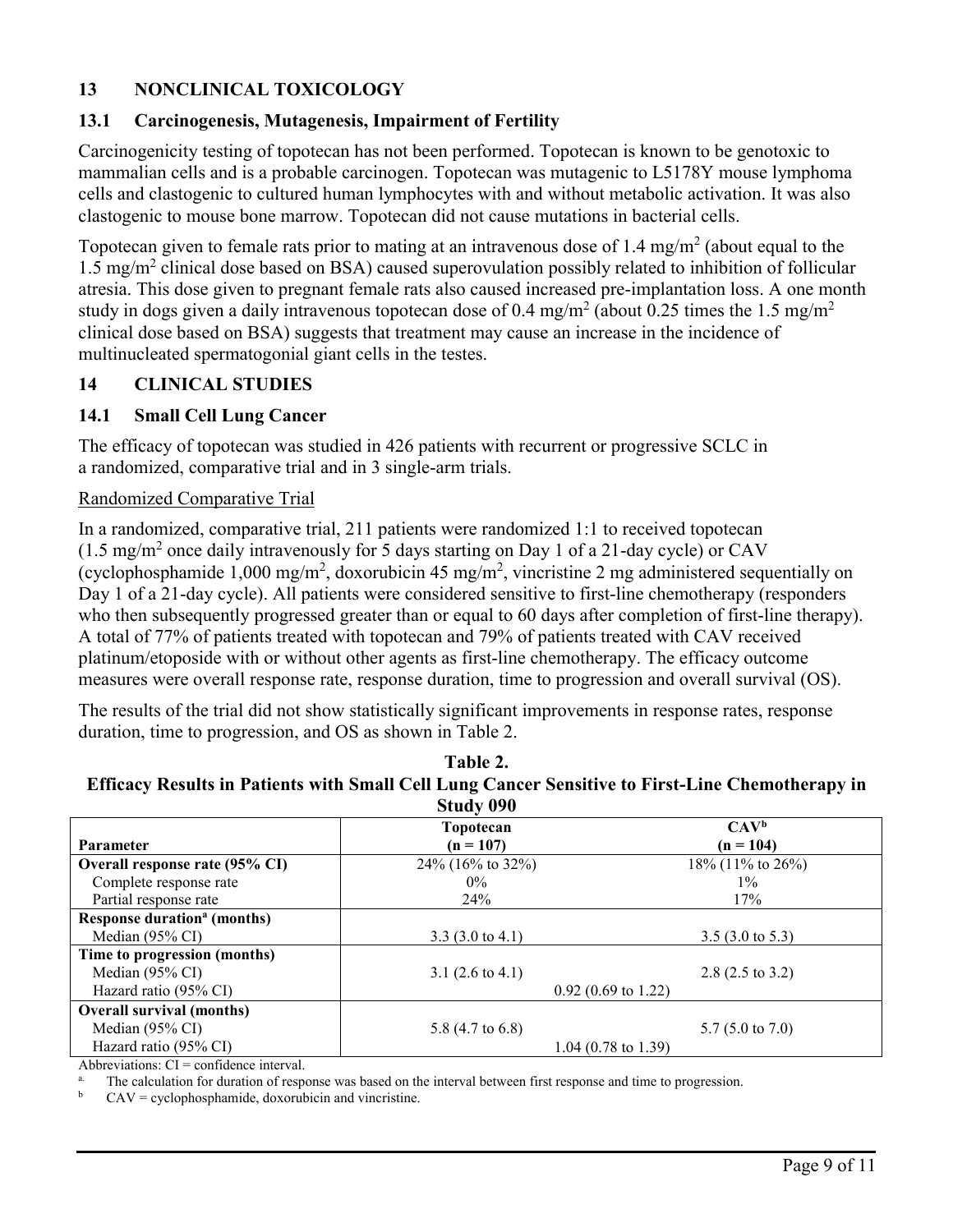The median time to response was similar in both arms: topotecan 6 weeks (2.4 weeks to 3.6 months) versus CAV 6 weeks (5.1 weeks to 4.2 months).

Changes on a disease-related symptom scale are presented in Table 3. It should be noted that not all patients had all symptoms, nor did all patients respond to all questions. Each symptom was rated on a 4-category scale with an improvement defined as a change in 1 category from baseline sustained over 2 cycles. Limitations in interpretation of the rating scale and responses preclude formal statistical analysis.

| $\sim$ , in promoting content the material with single can gained in state, $\sim$ |                          |               |                                 |               |  |  |  |
|------------------------------------------------------------------------------------|--------------------------|---------------|---------------------------------|---------------|--|--|--|
|                                                                                    | Topotecan<br>$(n = 107)$ |               | CAV <sup>c</sup><br>$(n = 104)$ |               |  |  |  |
| Symptom                                                                            | n <sub>p</sub>           | $\frac{6}{6}$ | n'                              | $\frac{6}{6}$ |  |  |  |
| Shortness of breath                                                                | 68                       | 28            | 61                              |               |  |  |  |
| Interference with daily activity                                                   | 67                       | 27            | 63                              | 11            |  |  |  |
| Fatigue                                                                            | 70                       | 23            | 65                              |               |  |  |  |
| Hoarseness                                                                         | 40                       | 33            | 38                              | 13            |  |  |  |
| Cough                                                                              | 69                       | 25            | 61                              | 15            |  |  |  |
| Insomnia                                                                           | 57                       | 33            | 53                              | 19            |  |  |  |
| Anorexia                                                                           | 56                       | 32            |                                 | 16            |  |  |  |
| Chest pain                                                                         | 44                       | 25            | 41                              | 17            |  |  |  |
| Hemoptysis                                                                         | 15                       | 27            |                                 | 33            |  |  |  |

**Table 3. Symptom Improvement<sup>a</sup> in Patients with Small Cell Lung Cancer in Study 090**

Defined as improvement sustained over at least 2 cycles compared with baseline.

b. Number of patients with baseline and at least 1 post-baseline assessment.

 $CAV = cyclophosphamide$ , doxorubicin and vincristine.

### Single-Arm Trials

Topotecan was also studied in 3 open-label, non-comparative trials (Studies 014, 092 and 053) in a total of 319 patients with recurrent or progressive SCLC after treatment with first-line chemotherapy. In all 3 trials, patients were stratified as either sensitive (responders who then subsequently progressed greater than or equal to 90 days after completion of first-line therapy) or refractory (no response to first-line chemotherapy or who responded to first-line therapy and then progressed within 90 days of completing first-line therapy). Response rates ranged from 11% to 31% for sensitive patients and 2% to 7% for refractory patients. Median time to progression and median survival were similar in all 3 trials and the comparative trial.

# **15 REFERENCES**

1. "OSHA Hazardous Drugs." *OSHA*. *http://www.osha.gov/SLTC/hazardousdrugs/index.html.*

# **16 HOW SUPPLIED/STORAGE AND HANDLING**

Topotecan Injection is supplied in 4 mg/4 mL (1 mg/mL topotecan free base) single-dose vials. Each vial contains 4 mL of the sterile, clear, yellow to yellow-green solution.

NDC 0409-0302-01 (Package of 1 single-dose vial)

Store refrigerated between 2°C and 8°C (36°F and 46°F) in the original carton to protect from light. Discard unused portion.

Topotecan Injection is a cytotoxic drug. Follow applicable handling and disposal procedures.<sup>1</sup>